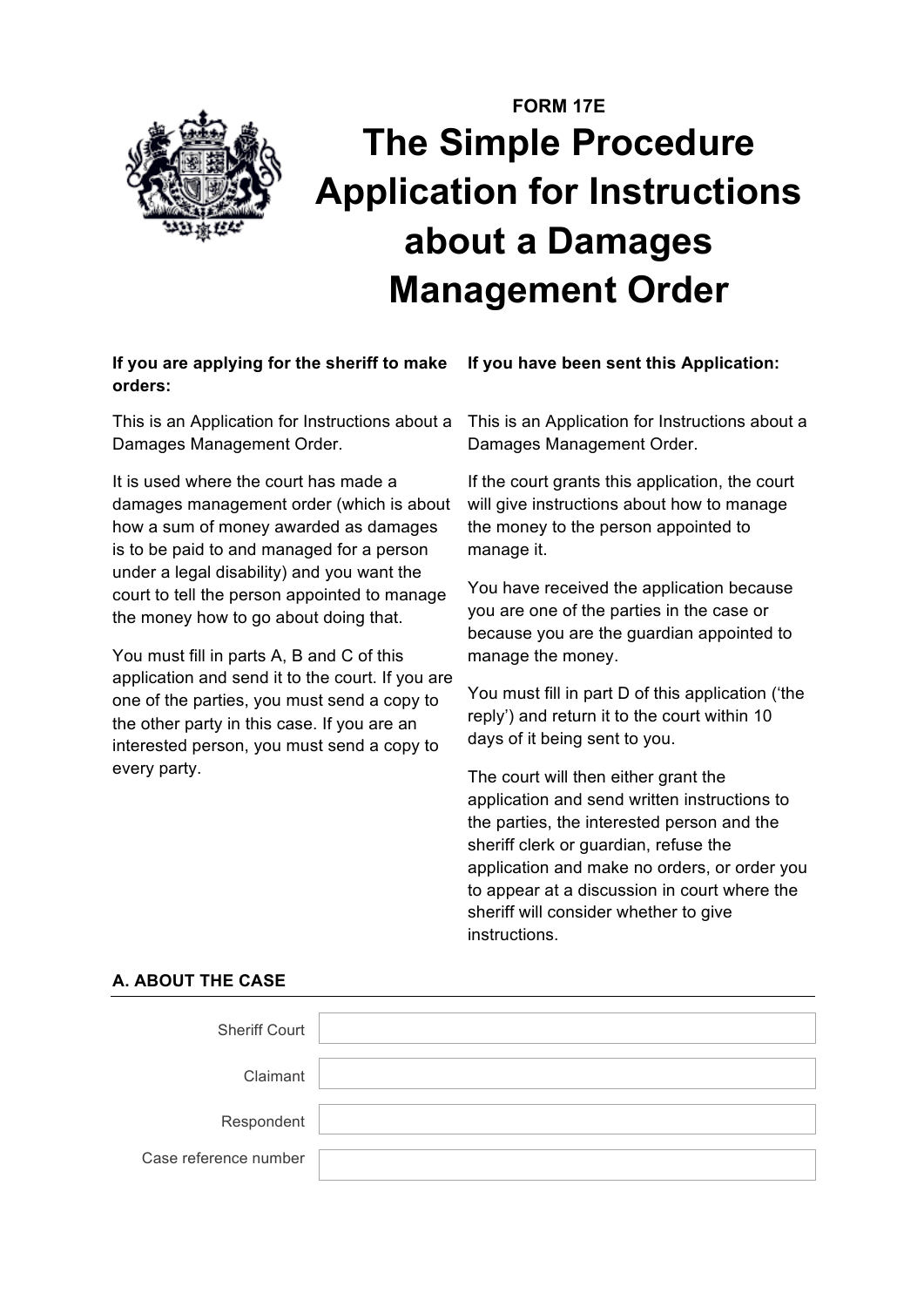## **B. ABOUT YOU**

| B1. What is your full name?                           |  |  |  |  |
|-------------------------------------------------------|--|--|--|--|
| Name                                                  |  |  |  |  |
| Middle name                                           |  |  |  |  |
| Surname                                               |  |  |  |  |
| Trading name or<br>representative capacity (if<br>any |  |  |  |  |

## **B2. Which is your role in this case?**

| Claimant   |
|------------|
| Respondent |

Interested person

#### **B3. If you are an interested person, what is your interest in this case?**

- ! Explain why you have an interest in this case. For example:
	- − the damages management order might tell you to do certain things
	- − you might be responsible for looking after the person to whom the damages have been awarded.

## **C. THE APPLICATION**

! If you are replying to this application, do not fill in this part. You should fill in part D.

## **C1. What instructions about the damages management order should the court give?**

! Set out the proposed instructions you want the court to give. For example, you could ask the court to give instructions about how the money is to be spent or invested.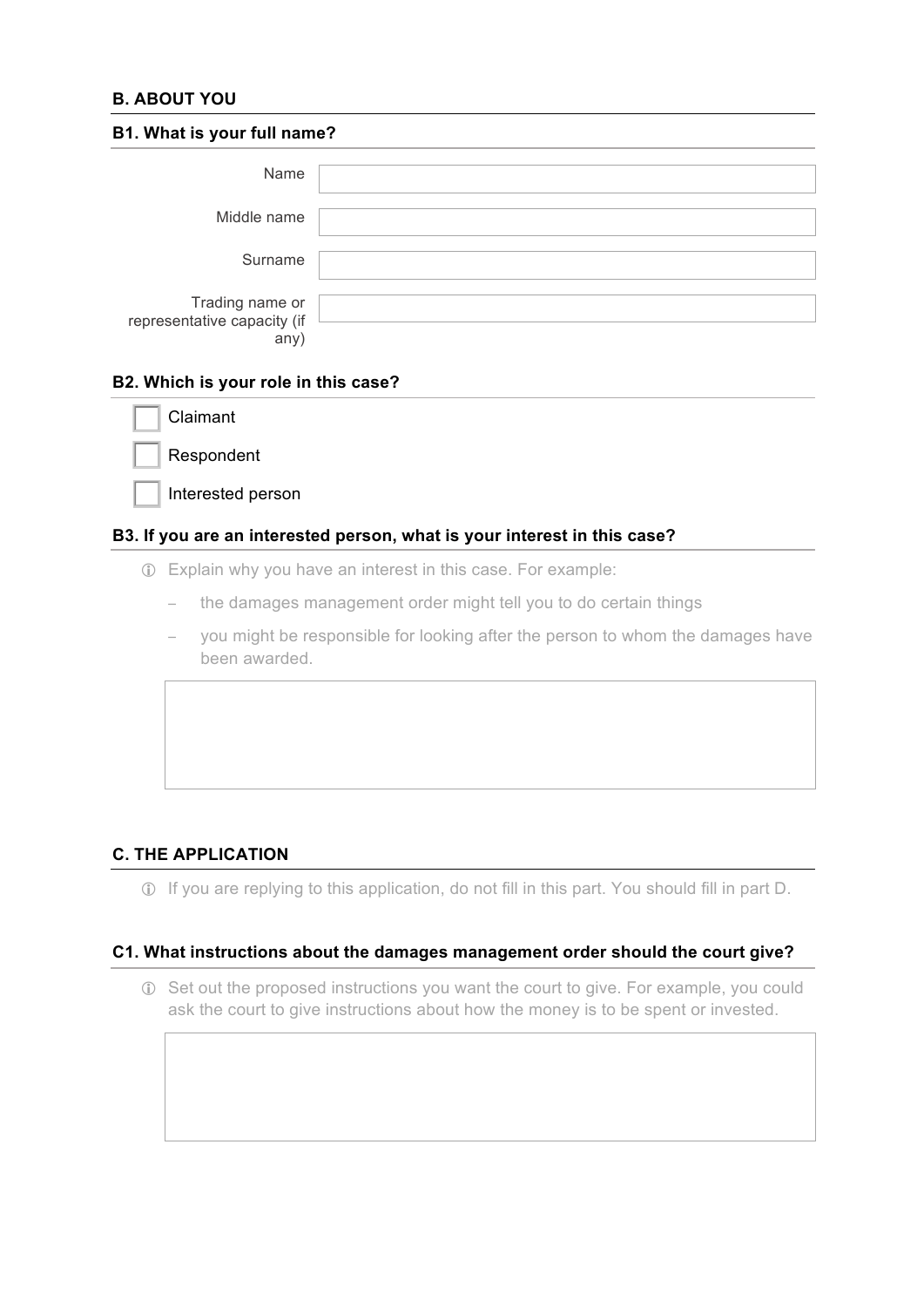#### **C2. Why should the court give instructions about the damages management order?**

! Set out why the court should give the proposed instructions.

## **C3. When was this application sent to the court?**

- ! Set out the date on which the application was sent to the court (i.e. the date on which the email was sent, or the date on which the application was posted).
- ! Any reply to this application must be sent to the court within 10 days of this application being sent.

# **D. THE REPLY**

! If you are the person making this application, do not fill in this part. You should fill in parts A, B and C.

#### **D1. What is your full name?**

| Name                                                   |  |
|--------------------------------------------------------|--|
| Middle name                                            |  |
| Surname                                                |  |
| Trading name or<br>representative capacity (if<br>any) |  |

#### **D2. Should the court give instructions about the damages management order?**

| $\parallel$ Yes |                |  |  |  |
|-----------------|----------------|--|--|--|
| $\mathbf{L}$    | $\parallel$ No |  |  |  |